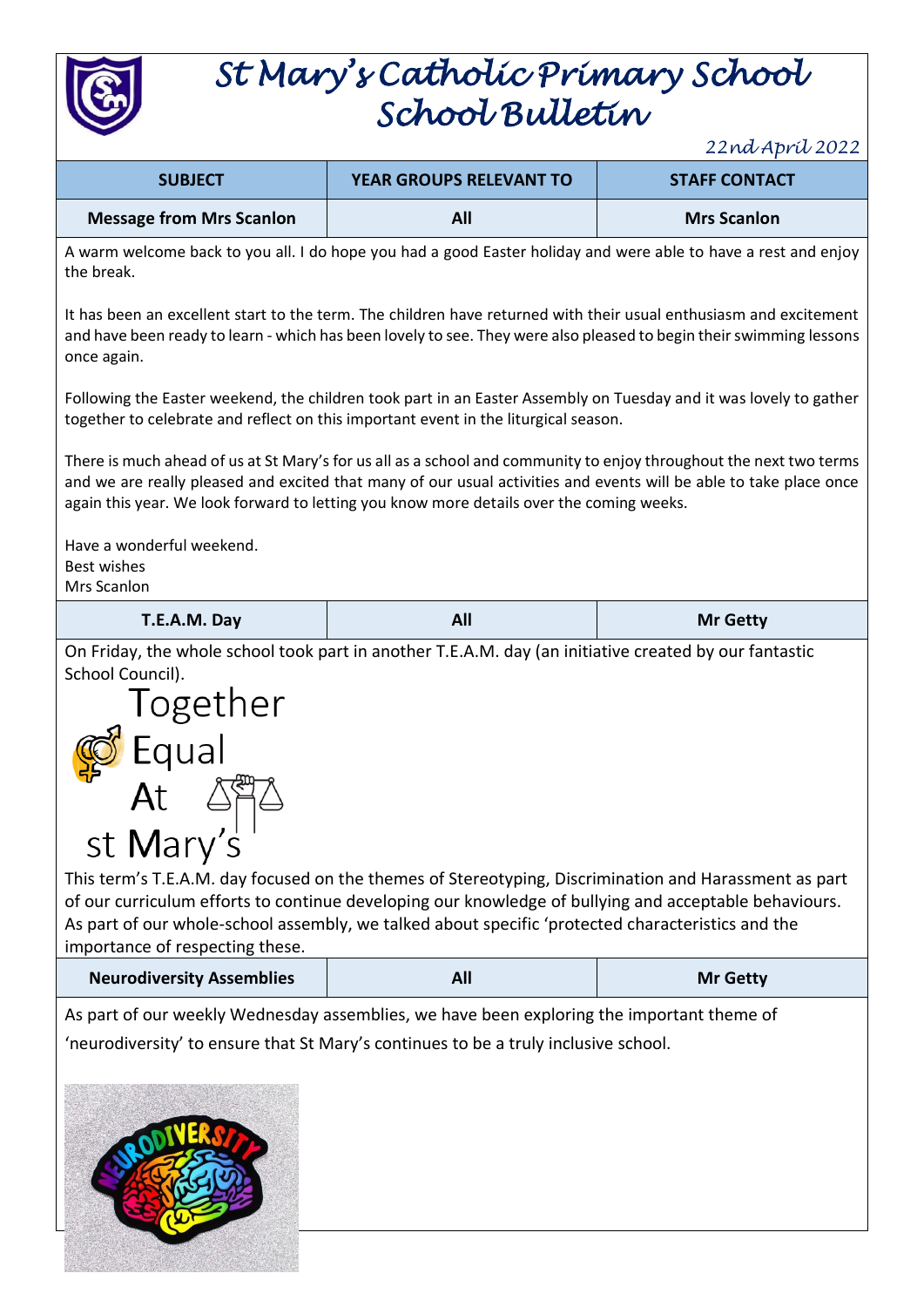| The children have been learning about what is meant by neurodiversity and this week we focused on<br>how to support and better understand people with autism.                                                                                                                                                                                                                                      |                                                                                                                                                                                                                                                   |                |  |
|----------------------------------------------------------------------------------------------------------------------------------------------------------------------------------------------------------------------------------------------------------------------------------------------------------------------------------------------------------------------------------------------------|---------------------------------------------------------------------------------------------------------------------------------------------------------------------------------------------------------------------------------------------------|----------------|--|
| Crowborough FC                                                                                                                                                                                                                                                                                                                                                                                     | Year <sub>6</sub>                                                                                                                                                                                                                                 |                |  |
|                                                                                                                                                                                                                                                                                                                                                                                                    | Crowborough Athletic Football Club U11s are recruiting a few players for the next seasons U12s (children                                                                                                                                          |                |  |
| currently in Yr6), and are holding a trial on the 14th May.<br>Please see attached flyer.                                                                                                                                                                                                                                                                                                          |                                                                                                                                                                                                                                                   |                |  |
| <b>Rotherfield FC</b>                                                                                                                                                                                                                                                                                                                                                                              | Year 1                                                                                                                                                                                                                                            |                |  |
| Andy Garrett is Head of football development at Rotherfield Junior FC. They are an FA accredited local village club,<br>run by volunteers offering football to children aged 4-16. To help sustain their friendly village club and keep<br>offering fun football for all, they have provided information to any parents/guardians of children that will be<br>entering Year 1 from September 2022. |                                                                                                                                                                                                                                                   |                |  |
|                                                                                                                                                                                                                                                                                                                                                                                                    |                                                                                                                                                                                                                                                   |                |  |
| <b>School Uniform 15% off</b>                                                                                                                                                                                                                                                                                                                                                                      | All                                                                                                                                                                                                                                               | <b>Brigade</b> |  |
| their uniform as follows;                                                                                                                                                                                                                                                                                                                                                                          | With the cost of living pinch affecting everyone, we are pleased to be able to offer your parents a discount on<br>From Sunday 24 <sup>th</sup> April to Sunday 1 <sup>st</sup> May all orders placed will receive a 15% discount when using code |                |  |
| SPRING15                                                                                                                                                                                                                                                                                                                                                                                           |                                                                                                                                                                                                                                                   |                |  |
|                                                                                                                                                                                                                                                                                                                                                                                                    | Please see the new link as this has changed - www.brigade.uk.com/parents/                                                                                                                                                                         |                |  |
| <b>Library Event</b>                                                                                                                                                                                                                                                                                                                                                                               | Ages 3-7                                                                                                                                                                                                                                          |                |  |
| 7.                                                                                                                                                                                                                                                                                                                                                                                                 | Please see attached Poster from Crowborough Library regarding a FREE event in May for children aged 3-                                                                                                                                            |                |  |
| <b>Karate Club</b>                                                                                                                                                                                                                                                                                                                                                                                 | <b>All</b>                                                                                                                                                                                                                                        |                |  |
| contact them directly.                                                                                                                                                                                                                                                                                                                                                                             | Please see attached Flyer from Sama Karate for after school club on Thursdays. If you interested, please                                                                                                                                          |                |  |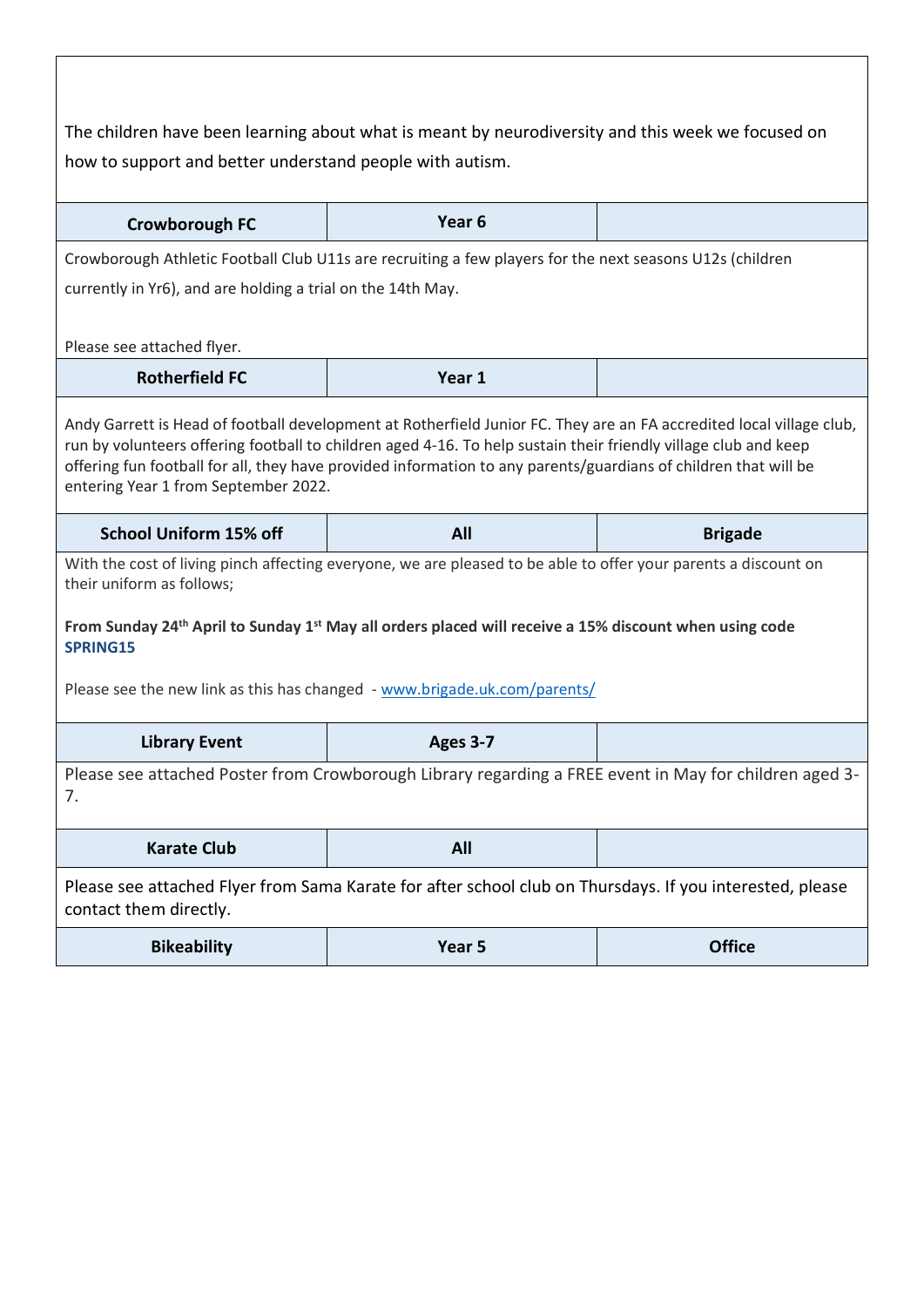Parents have been sent a ParentMail this week with the following Information for Bikeability:

Children attending need to ensure that they bring their bike, helmet and their own bike lock to school on Monday. Bike locks are essential as the bikes will be on the school site outside of normal school hours.

Upon arrival at school, they will need to walk their bikes down the drive and bring them around to the top playground between **8.30 and 8.45am**. An adult will show them where to lock up their bikes.

Children should be wearing their school polo shirt and jumper with a sensible and weather-appropriate coat. They can wear trainers and suitable trousers (joggers) for the day. It may be advisable to bring in waterproof trousers as the children will go out whatever the weather.

Children will complete safety courses on the school site on Monday to ensure that they are safe to go on the roads and then will be out on the roads in small supervised groups throughout the week.

The following instructions have been sent by the course leaders;

#### **BIKEABILITY PREPARATION**

**In order that the course can start promptly please can you ensure that you have checked the following on your child's bike:**

- **Both tyres are pumped up hard**
- **Both brakes work [front and rear brake required]**
- **Chain is oiled**
- **Saddle is at the correct height – balls of the feet touching the ground**
- **Helmet fits snugly all around the head**

**Day 1 will be spent on the playground developing balance and control; days 2 to 5 will be spent on the road developing traffic awareness. Participants need to be able to ride a bike but previous experience of road cycling is not necessary. Gloves are a useful addition in Spring and Autumn as it is difficult to cycle well with cold hands.**

| <b>My Fair Lady</b> | All |  |
|---------------------|-----|--|
|---------------------|-----|--|

The Rotherfield Players have asked us to share Information for their forthcoming musical Production of "My Fair Lady"

Full details of timings and how to obtain tickets are on the attached flyer.

| <b>Uplands Community College</b> | <b>Year 4 &amp; 5</b> | <b>Office</b> |
|----------------------------------|-----------------------|---------------|
|----------------------------------|-----------------------|---------------|

Please see attached letter from Uplands Community College regarding an invitation to view the school for all Year 4 and 5 pupils who may be thinking about Secondary Schools.

| <b>Makaton</b> | Λľ<br>AIL. | <b>Mr Getty</b> |
|----------------|------------|-----------------|
|----------------|------------|-----------------|

With the help of Mrs Pallant, we have been learning to use Makaton to sign a range of simple words at St Mary's over the past few weeks!

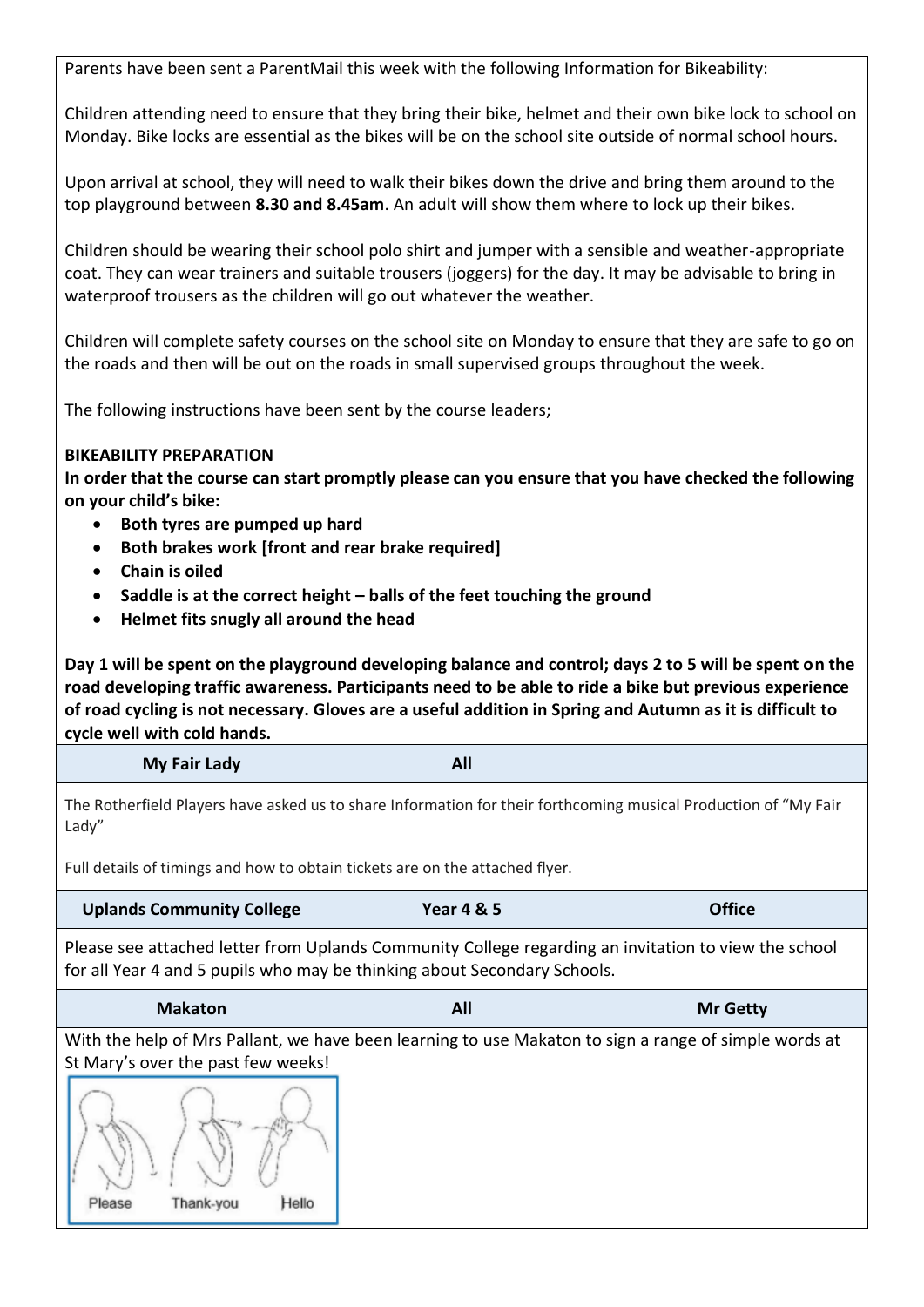Please encourage the children to practise these at home and to show you their signing as this is a fantastic way of developing their ability to communicate in different ways and with a wide range of people.

| Year 2 Cake Sale | Year 2 | <b>Ms Stonestreet</b> |
|------------------|--------|-----------------------|
|------------------|--------|-----------------------|

A gentle reminder that Wednesday 27<sup>th</sup> April is the Year 2 Cake Sale after school. Please can all cake donations be brought to the school office on Tuesday afternoon or Wednesday morning.

Please remember to bring change after school for children to purchase cakes. Our cake sales have been fantastic over the last few months and all money raised goes to the class to decide how best to use it.

| <b>Coats</b> | All | <b>Office</b> |
|--------------|-----|---------------|
|--------------|-----|---------------|

A number of children have come to school without coats this week and whilst we understand that we have had some nice weather, the forecast can be very changeable. Please can all children have a coat with them every day, even if it is just a rain mac just in case.

|  | <b>Diary Dates</b> | AU | <b>Office</b> |
|--|--------------------|----|---------------|
|--|--------------------|----|---------------|

### Important

The following INSET DAYS have been decided for the next academic school year 2022/23. School will be closed to all pupils on these days.

### **1st September 2022 2 nd September 2022 3 rd January 2023 20th July 2023 21st July 2023**

### **2022/23 Term Dates**

| Term 1            | 5 September 2022 | 21 October 2022  |
|-------------------|------------------|------------------|
| Autumn break      | 24 October 2022  | 28 October 2022  |
| Term 2            | 31 October 2022  | 16 December 2022 |
| Christmas break   | 19 December 2022 | 2 January 2023   |
| Term <sub>3</sub> | 4 January 2023   | 10 February 2023 |
| February break    | 13 February 2023 | 17 February 2023 |
| Term 4            | 20 February 2023 | 31 March 2023    |
| April break       | 3 April 2023     | 14 April 2023    |
| Term 5            | 17 April 2023    | 26 May 2023      |
| May break         | 29 May 2023      | 2 June 2023      |
| Term 6            | 5 June 2023      | 19 July 2023     |

Monday May  $1<sup>st</sup> 2023$  is a Public Bank Holiday - School is closed